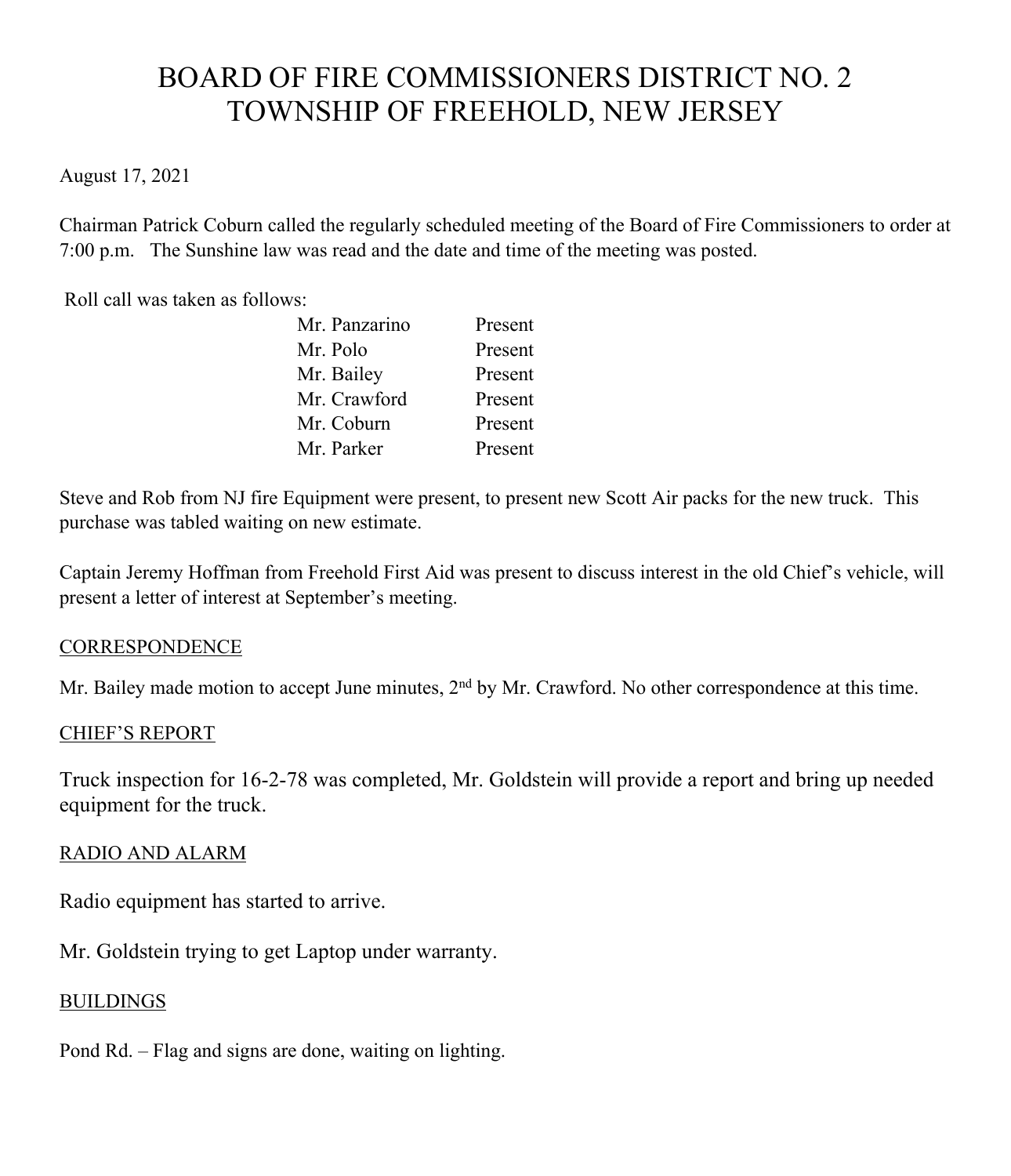Daniels Way- Concrete down, asphalt sealed and stripped, sign and flagpole all done. Once concrete is cured Corbin will do the electrical work for the signs.

# **INSURANCE**

Need to add 4 members to Life Insurance policy that were missing.

VFIS University offers online courses and CD classes for purchase, Mr. Panzarino made a motion to implement these class for the members, 2nd by Mr. Polo.

#### **MAINTENANCE**

Blaze was here for '90, check engine light was on.

'75 broke a tire valve stem, is now fixed.

#### OLD BUSINESS

# LOSAP

LOSAP only signatures on the forms are Captain Murray and  $2<sup>nd</sup>$  Lt. Coniglio.

#### NEW TRUCK

Needed to add additional handrails on the cab and pump operating stand.

# CHIEF'S VEHICLE

Waiting on command box to arrive, then it will be ready to be registered.

# 5 YR. PLAN

Commissioners Building to be added to 5 year plan, Mr. Bailey is still waiting for pricing for the gear racks.

#### **SIGNS**

Progress

#### Photo ID's

Photo ID's for the commissioners to be done at September meeting.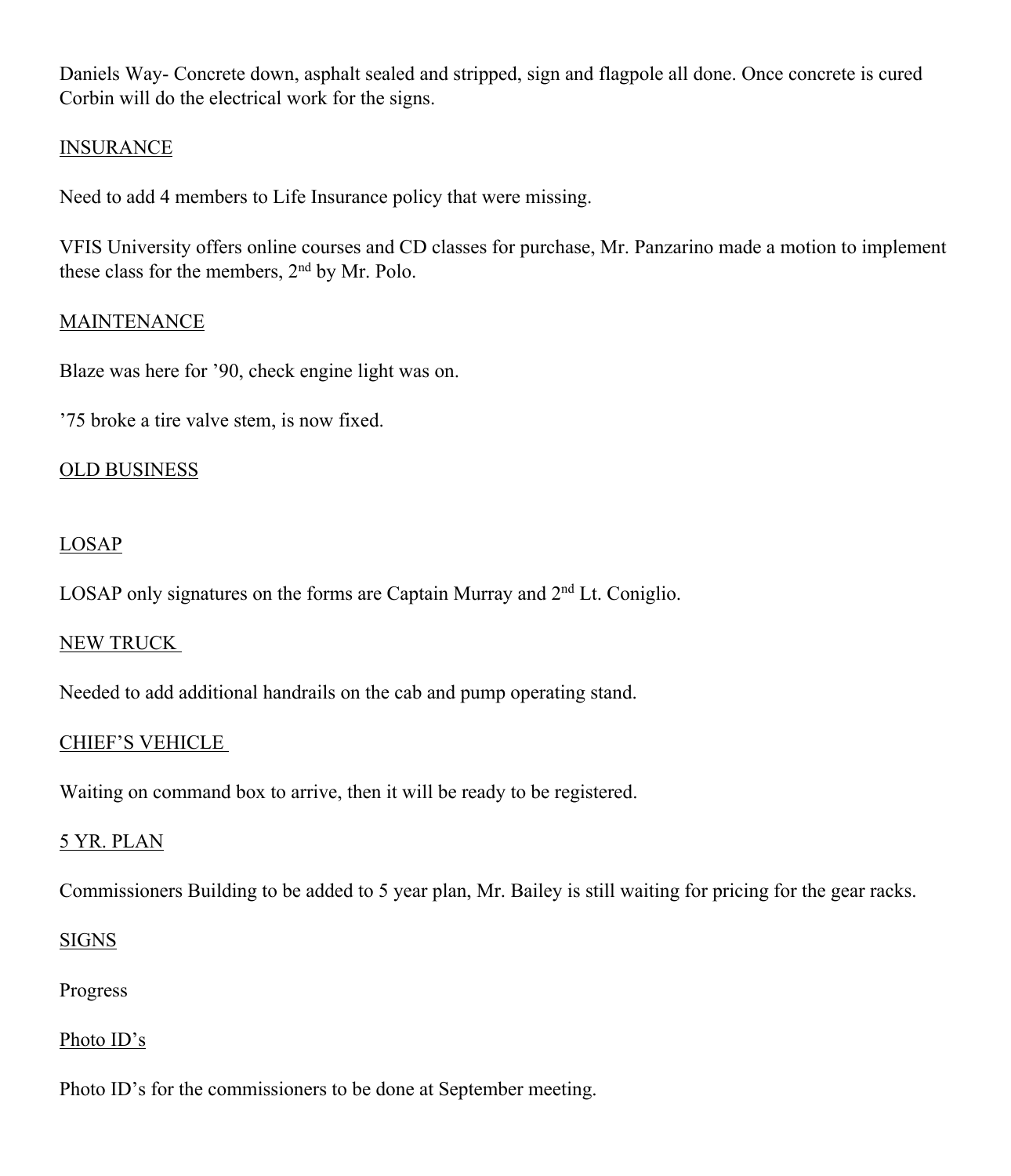# BOAT

Mr. Panzarino received information about training at the Manasquan Reservoir, Equipment is still needed for the boat.

#### AIR PURIFICATION SYSTEM

Mr. Goldstein to get estimate for next meeting, for the older trucks.

# NEW BUSINESS

#### FACEBOOK COMMUINTY PAGE

Mr. Panzarino to talk to Pete Hall from Netlink IT.

#### **OPTIMUM**

There are 3 accounts for the Fire Company, Mr. Crawford will call and have to consolidate to one account, with new ID and password.

#### MAINTENACE PLAN

Scott Megill to create a maintenance plan for Pond Rd. and Daniels Way.

# **TREASURER**

Rec'd a refund credit of \$576 from Best Buy from 2018, deposited on 8/11

| Checks |                                |                |              |
|--------|--------------------------------|----------------|--------------|
|        | 11667 NJNG                     | \$             | 91.60        |
|        | 11668 Optimum                  | \$             | 610.50       |
|        | 11669 Verizon Wireless         | \$             | 374.47       |
|        | 11670 Helios Construction      |                | \$123,282.00 |
|        | 11671 Blaze Emergency          | \$             | 1,090.40     |
|        | 11672 Helios Construction      | \$             | 5,800.00     |
|        | 11673 Jeffrey Gaskin           | $\mathbb{S}$   | 1,906.25     |
|        | 11674 Kempton Flags            | \$             | 1,775.00     |
|        | 11675 Ocean B. Safe Security   | $\mathbb{S}^-$ | 147.50       |
|        | 11676 U.S. Grounds             | \$             | 554.07       |
|        | 11677 Fire and Safety Services | \$             | 393.73       |
|        | 11678 Mark O Lite              |                | 3,502.50     |